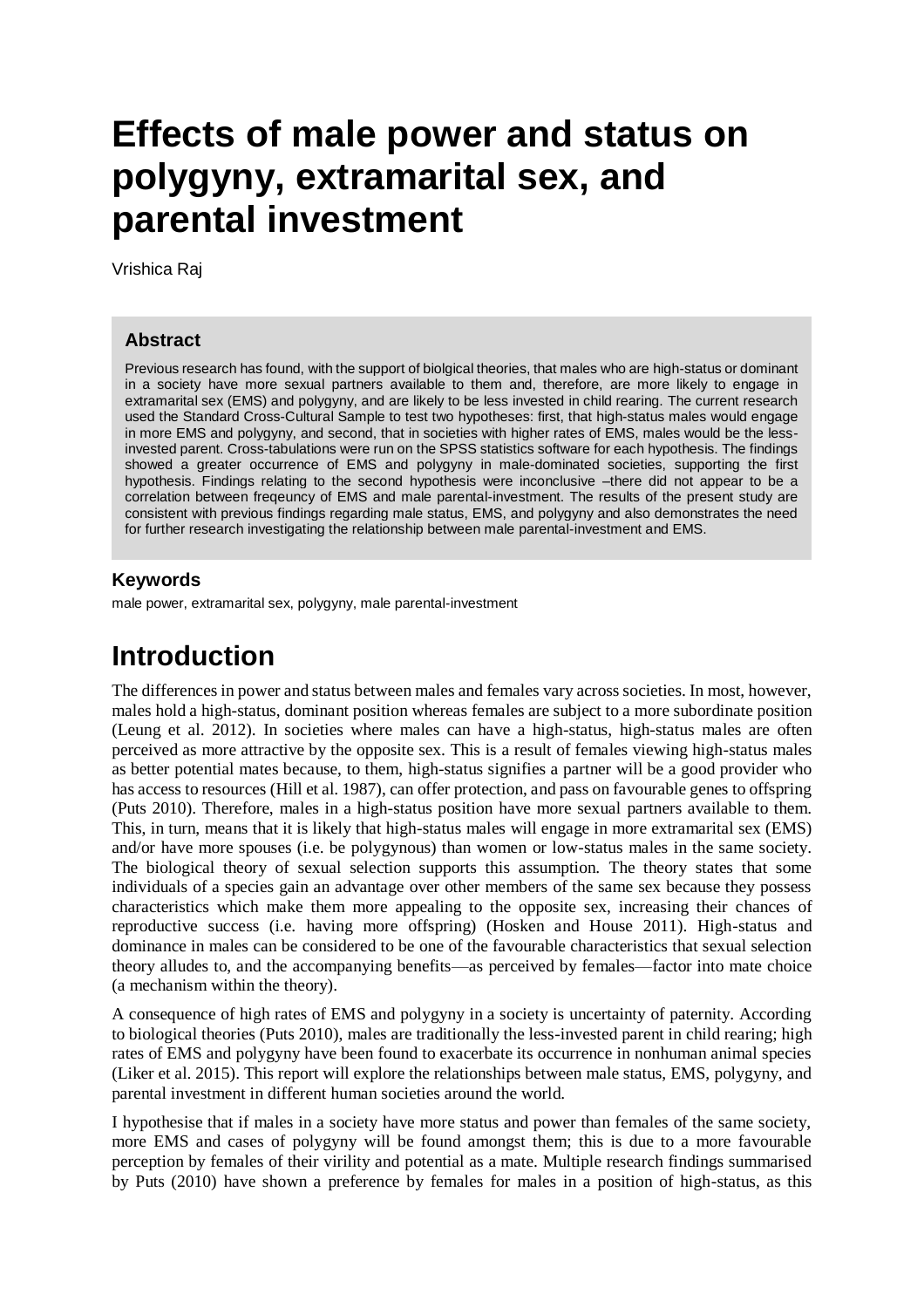indicates an access to resources. Anthropology Professor Elizabeth Cashdan (1996) suggests that the reason behind female's preference for high-status males is due to more than just an access to resources, and may additionally include benefits such as: her offspring inheriting favourable genes, her offspring being treated better by others, and the female herself may be less likely to receive unwanted attention from other males. A study by Hill et al. (2013) on a university campus investigated female students' perceptions of male students in terms of attractiveness and dominance. They also recorded the number of sexual interactions engaged in by male students. The results showed that males who were seen as more dominant figures on campus had more sexual encounters. Furthermore, dominance had more of an effect on number of sexual interactions than attractiveness did. Similar findings were obtained by Lammers et al. (2011) who investigated the relationship between gender differences in, and reason behind, power and infidelity in business professionals. It was found that power was positively correlated with infidelity and intentions of infidelity. An interesting find by Lammers et al. (2011) was that women in positions of power committed just as much adultery as men in positions of power, suggesting that power itself is a predictor of infidelity and gender plays little to no role.

As mentioned earlier, a consequence of increased rates of EMS and polygyny is lower levels of parental investment. A cross-cultural analysis by Quinlan and Quinlan (2007) found that acceptance of EMS in societies decreased as fathers became more involved with child rearing, which was measured through father's sleeping proximity to the child, and father's responsiveness to their crying infant. Quinlan and Quinlan's study however did not report actual EMS behaviour, only acceptability of. Studies which have investigated the relationship between EMS behaviour and parental investment by fathers have mostly been conducted on nonhuman animal species. Liker et al. (2015) investigated parental investment in 792 bird species. The findings of the study strongly supported the biological theory of parental investment (i.e. that males are less invested in child rearing than females). It was also found that as rates of polygyny and extrapair sex increased, parental investment by males decreased even further. However, this is not always the case, as findings by Møller and Thornhill (1998) suggest that male birds who have more sexual partners and offspring differ greatly in their level of parental investment. Literature on human male parental-investment across societies, as mentioned above, is sparse, and largely discusses the ideas of EMS and male parental-investment in relation to mate choosiness, male reasoning, and the evolutionary history behind male sexual behaviour (Woodward and Richards 2005; Sell 2011). Apicella and Marlowe (2004) conducted surveys investigating male parental-investment in humans based on perceived mate fidelity and found that if men perceived greater partner fidelity, they were more likely to invest in their children. Their study, however—like the rest of the available literature on humans—did not investigate actual EMS behaviour and male parentalinvestment as covarying variables. Nonetheless, considering what has already been established about EMS and male parental-investment in nonhuman animal species, as well as the ideas proposed by biological and parental care theories (Puts 2010; Head et al. 2014), my second hypothesis is that in human societies with higher rates of EMS, males will invest less in parental care due to uncertain parentage.

### **Method**

To test my two hypotheses, I used the Standard Cross-Cultural Sample (SCCS). The variables I used to test my first hypothesis on male status and rates of EMS and polygyny in societies were: '*composite of male dominance*' (SCCS v670), '*cultural basis of polygyny*' (SCCS v860) and '*frequency of extramarital sex- male*' (SCCS v170). The independent variable was v670 and the two dependent variables were v860 and v170. In line with sexual selection theory, I chose v670, v860, and v170 as I predicted male dominance to have a positive correlation with rates of polygyny and frequency of EMS.

I ran two separate cross-tabulations on the IBM SPSS Statistics software, leaving v670 in its original form but recoding v860 and v170 so that they were more easily testable. For v860, I recoded similar categories into one category. For example, '*monogamy preferred but exceptional cases of polygyny*' and '*monogamy prescribed*' were grouped together into '*monogamy preferred*', '*polygyny preferred by individual men with leadership attributes*' and '*polygyny preferred by men of a higher social class*' were grouped together into '*polygyny preferred by high-status and powerful men*'. The category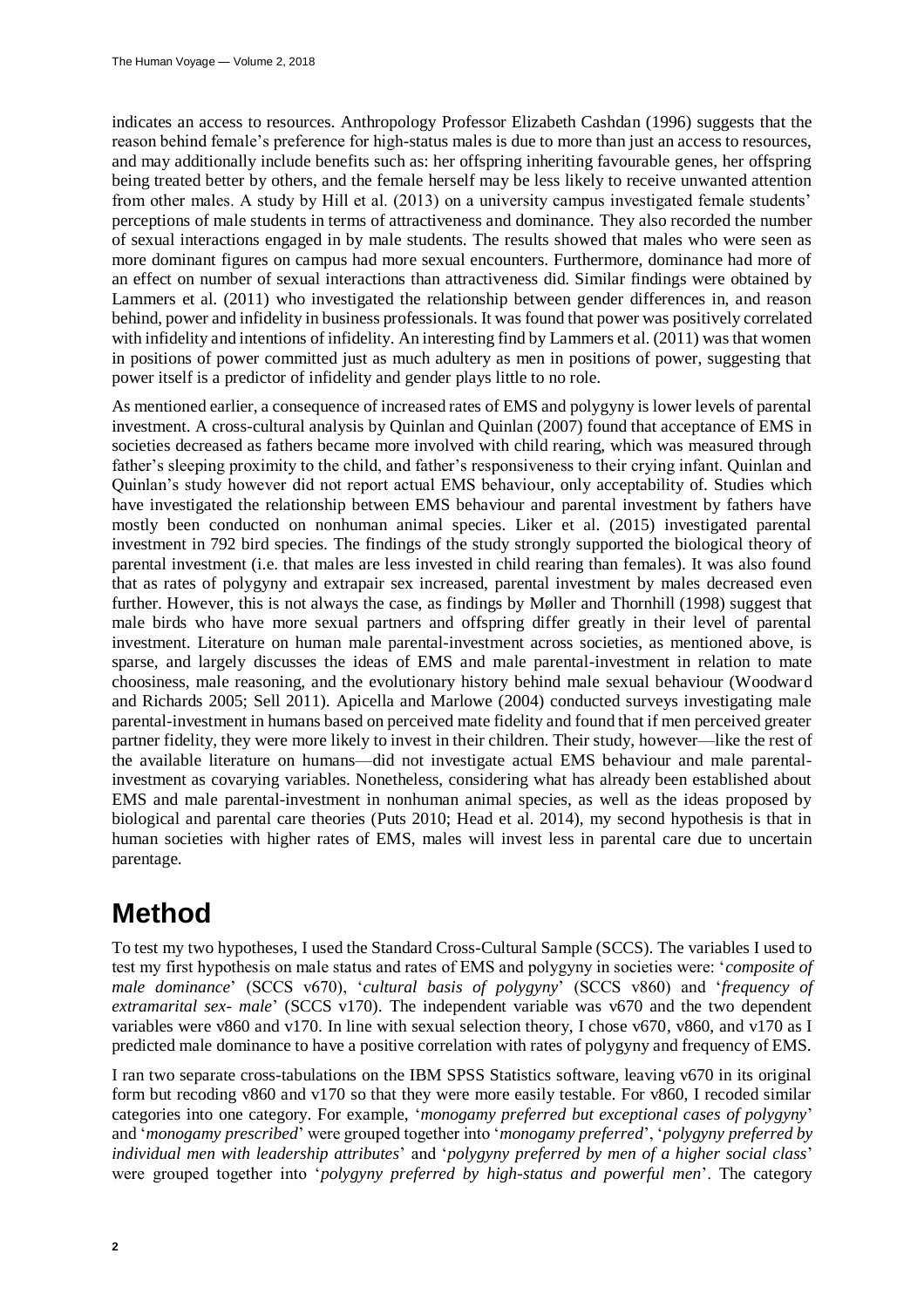'*polygyny preferred by most men*' was left unaltered. This created three categories which described the three types of polygyny occurring in the societies recorded in the SCCS. Recoding of similar categories was also done for v170. The categories '*moderate*' and '*occasional*' were regrouped into '*moderate*', and the categories '*universal*' and '*uncommon*' were left unaltered. This again created three categories which accurately captured the three categories of EMS frequency recorded in the SCCS.

For my second hypothesis on EMS and male parental-investment I used v170 as the independent variable and '*importance of fathers for both boys and girls, without regard to gender*' (SCCS v991) as the dependent variable. I chose these variables as, according to biological theories and previous research on nonhuman animal species, I predicted male parental-investment would decrease as EMS increased, due to a decreased certainty of paternity.

Recoding v170 was done in the same way as for my first hypothesis, which created three categories describing EMS frequencies, '*universal*', '*moderate*', and '*uncommon*'. Recoding v991 had to be done in three steps. Firstly, autorecode was used to assign each label a numerical value. The next recode ordered the labels in descending order of frequency, so that '*1*' was '*almost always the major caretaker*', '*2*' was '*very frequent*', and so on until '*7*' which was '*rarely*'. The last recode for v991 grouped similar categories together. '*1*' became '*very frequently primary caregiver*' and consisted of the three most frequent occurrences ('*almost always the major caretaker*'*,* '*very frequent*' and '*frequently the major caretaker*'), '*2*' became '*sometimes primary caregiver*' and consisted of the three moderate occurrences ('*often*'*,* '*sometimes the major caretaker*'*,* and '*occasional*') and '*3*' was '*rarely*'. After recoding, I ran a cross-tabulation on SPSS comparing v170 and v991. I retained '*missing data*' in its original state for all variables for both hypotheses.

It should also be noted that for v670, I combined the categories '*mythical male*' and '*sexes unequal*' after obtaining the SPSS cross-tabulation output. I did this to make the results of the cross-tab easier to interpret. Author of the variable, Peggy Sanday (1981), describes '*mythical male*' dominance as occurring in societies in which male aggression exists in conjunction with economic and/or political power by women. Societies such as these therefore may outwardly appear to have equality between men and women, but in actuality, men hold more formal power and authority. Additionally, even if male dominance is merely a perpetuating myth in those societies, it should still be enough for females to view high-status males as more desirable. Therefore, I combined '*mythical male*' and '*sexes unequal*' rather than '*mythical male*' and '*sexes equal*'.

# **Results**

The first cross-tabulation compared the variables for male dominance and cultural basis of polygyny. As shown in Figure 3.1, a total of 138 societies of the 186 included in the SCCS had sufficient data for both variables and were therefore included in the cross-tab. The columns represent the number of societies in which polygyny or monogamy was preferred by males. In societies where sexes were unequal, i.e. male-dominated (67 per cent of the total 138 societies), there was almost three times more polygyny occurring amongst high-status and powerful males than in societies where the sexes were equal. Polygyny was preferred by 73 per cent of male-dominated societies compared to 53 per cent of equal-sex societies. Within male-dominated societies, 27 per cent preferred monogamy compared to 47 per cent of equal-sex societies. Furthermore, in male-dominated societies, there was a greater preference for polygyny amongst all males in general, high-status or not.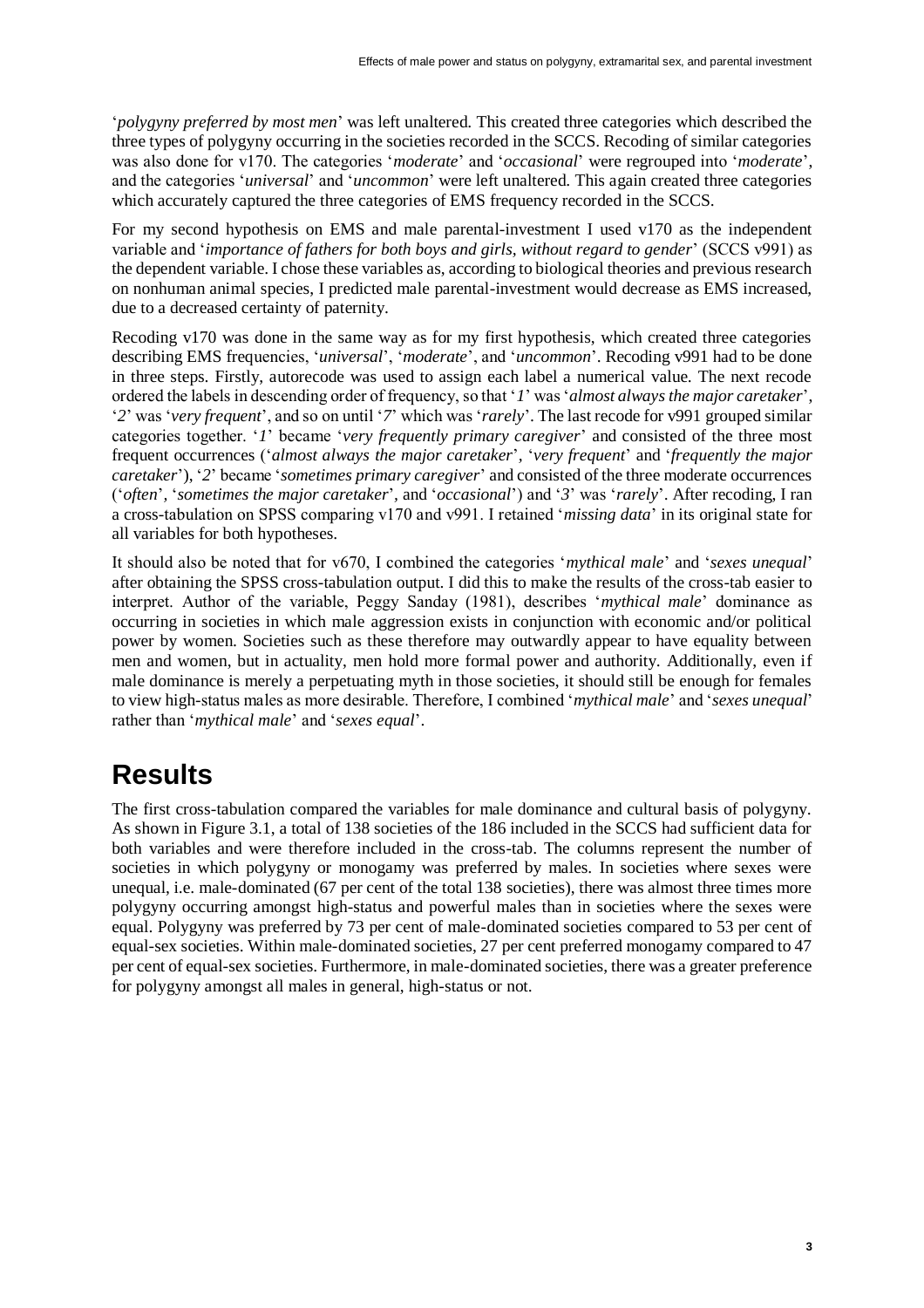

#### Figure 3.1. Preference for polygyny in societies

Source: Pre-coded variables for the Standard Cross-Cultural sample (Volume 1)

In regards to male dominance and frequency of extramarital sex, there was only 45 societies from the SCCS which had recorded data for both variables. The output of the cross-tab between v670 and v170 can be found in Figure 3.2. The columns represent the number of societies in which EMS was present. Broadly speaking, the results of the cross-tab show that there is a higher frequency of EMS in societies which are male-dominated. Out of the 45 societies in the cross-tab, 64 per cent were male-dominated. '*Universal*', '*moderate*', and '*uncommon*' frequencies of EMS were all higher in male-dominated societies. Within equal-sex societies, 81 per cent had '*universal*' or '*moderate*' frequencies of EMS compared to 76 per cent of male-dominated societies.



i universal **moderate &** uncommon



Source: Pre-coded variables for the Standard Cross-Cultural sample (Volume 1)

For my second hypothesis—which investigated the relationship between EMS and male parentalinvestment—the results of the cross-tab are shown in Table 3.1. There were only 24 societies that had sufficient data for both variables. When frequency of EMS was universal in a society, males were much less likely to '*very frequently*' or '*sometimes*' be the primary caregiver when compared to moderate levels of EMS. There does not appear to be a significant relationship between rates of EMS and male parental-investment.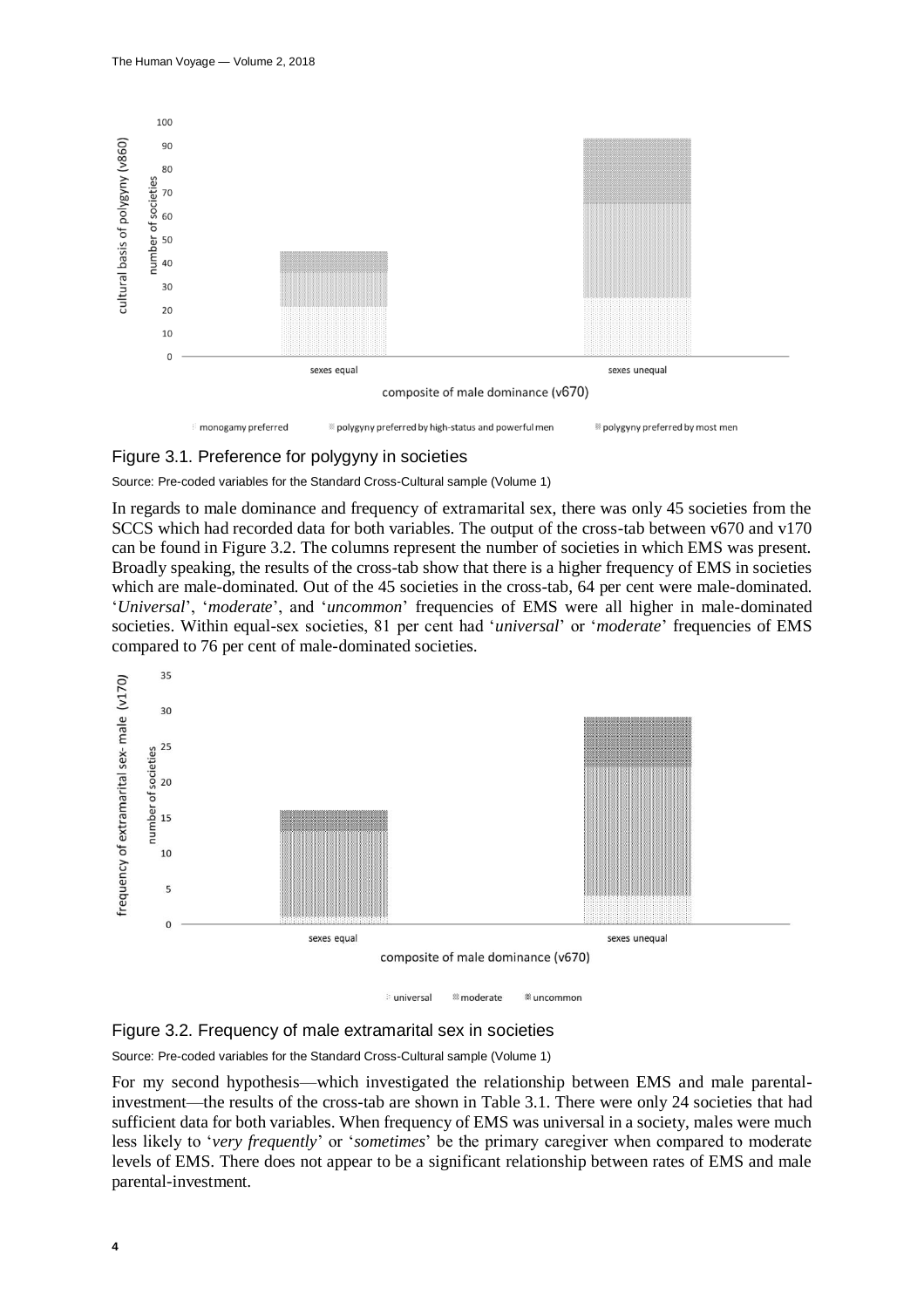|                                   | male extramarital sex |          |          |       |
|-----------------------------------|-----------------------|----------|----------|-------|
| male parental-investment          | universal             | moderate | uncommon | total |
| very frequently primary caregiver |                       |          |          |       |
| sometimes primary caregiver       |                       |          |          |       |
| rarely primary caregiver          |                       |          |          |       |
| total                             |                       |          |          | 24    |

Table 3.1: Cross-tabulation of 'frequency of extramarital sex-male' (v170) and 'importance of fathers for boys and girls' (v991)

Source: Pre-coded variables for the Standard Cross-Cultural Sample (Volume I)

# **Discussion**

My first hypothesis predicted that if males in a society have more status and power than females in the same society, the more EMS and cases of polygyny will be found amongst males, due to a more favourable perception by females of their virility and potential as a mate. The results of the cross-tab between the relevant SCCS variables appear to support this hypothesis. As depicted in Figure 3.1, not only were there more male-dominated societies than equal-sex societies, there was also a higher preference for polygyny—especially amongst high-status and powerful males in male-dominated societies. Monogamy was also the least preferred marriage style. In equal-sex societies, monogamy was preferred over polygyny. The results show that for both male-dominated and equal-sex societies, highstatus and powerful males had a higher preference for polygyny. This suggests that my prediction that females will have a more favourable perception of high-status and powerful males—resulting in the males having more sexual partners—may be correct. This is in accordance with sexual selection theory, which states that certain characteristics may make individuals more attractive to members of the opposite sex, resulting in more reproductive opportunities.

However, the variables I tested do not necessarily prove that positive female perceptions of high-status and powerful males are the reason behind those males' high preference for polygyny. Rather, it could be due to females having less of a choice when being pursued by high-status and powerful males, or high-status and powerful males may themselves put in more effort to obtain more reproductive mates. Furthermore, the SCCS variable '*cultural basis of polygyny*' measured polygyny *preferences*, not actual polygynous *behaviours*.

Figure 3.2 shows that '*universal*', '*moderate*', and '*uncommon*' occurrences of EMS in male-dominated societies were more frequent than in equal-sex societies. Surprisingly—although a small difference— 76 per cent of male-dominated societies (compared to 81 per cent of equal-sex societies) had '*universal*' or '*moderate*' occurrences of EMS. This disparity could be accounted for by the fact that there were many more societies in the male-dominated category, giving a more varied distribution of results. The findings obtained from testing my first hypothesis are comparable to the findings by Puts (2010), Lammers et al. (2011), and Hill et al. (2013) that were discussed in the introduction.

The result associated with my second hypothesis—which predicted that in societies with higher rates of EMS, males will invest less in parental care due to uncertain paternity—was inconclusive. The results presented in Table 3.1 show that when EMS was universal there was little parental investment by males, as predicted. However, the greatest amount of male parental-investment occurred in societies where there were moderate amounts of EMS, rather than when EMS was uncommon (as my hypothesis predicted). Therefore, the results of the cross-tab are conflicting and my hypothesis is neither supported nor unsupported. Data from more societies around the world would make any correlation between EMS and male parental-investment more distinct. Although my findings are mostly inconsistent with previous studies that have found an inverse relationship between EMS and male parental-investment (Quinlan and Quinlan 2007; Liker et al. 2015), there has been research which does not support the assumption that males are always the less-invested parent, such as that by Møller and Thornhill (1998) discussed earlier. A study of burying beetles (*Nicrophorus vespilloides*) by Head et al. (2014) found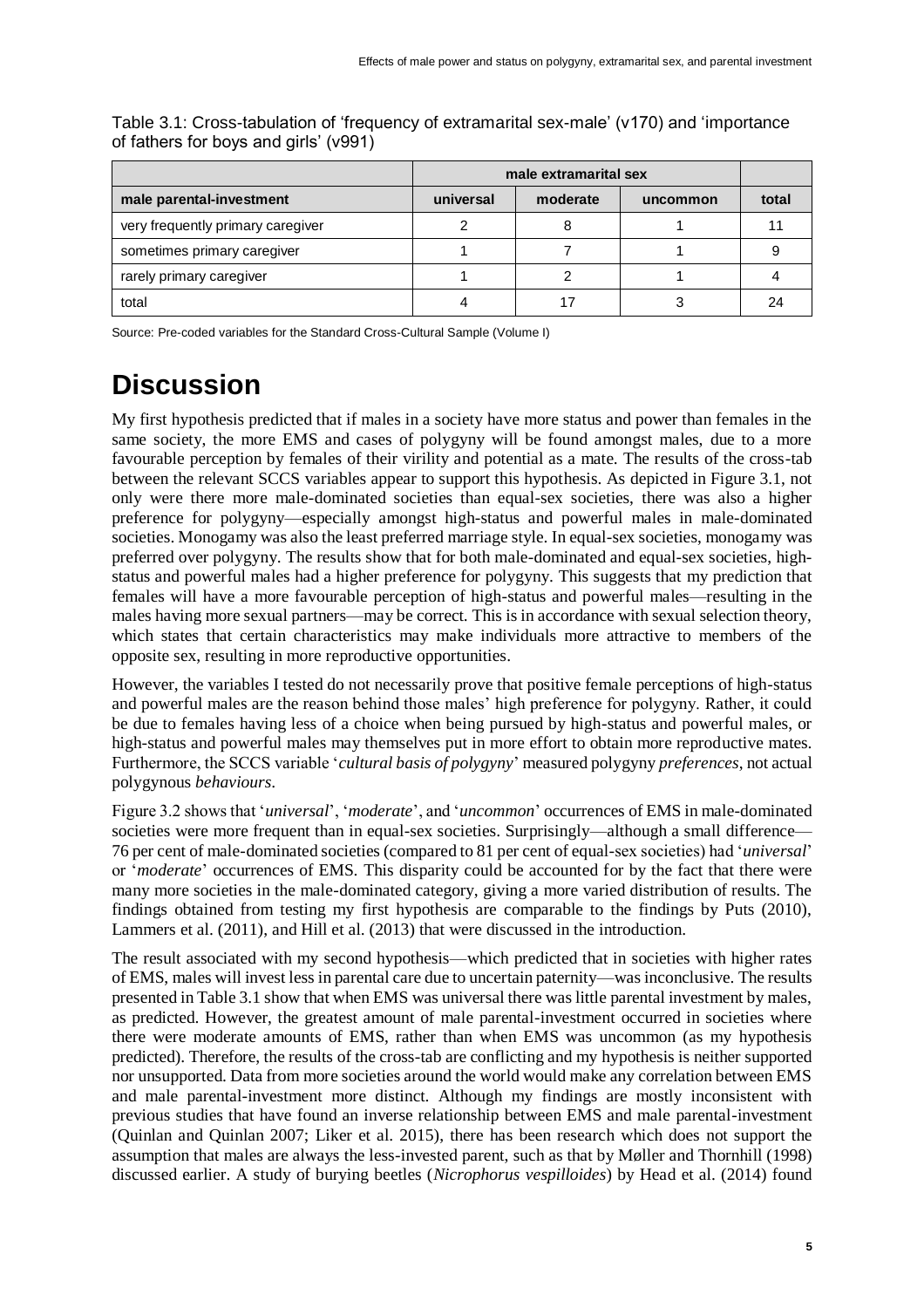that as certainty of parentage increased, it was parental investment by females which decreased, not parental investment by males. Considering there is conflicting evidence for the relationship between EMS and paternal care in nonhuman animal species, the literature on humans is limited, and as my own findings are inconclusive, further research is needed to investigate these two variables in human societies.

One potential explanation for the inconclusive findings from my second hypothesis is that I may have used an unsuitable variable from the SCCS to test male parental-investment. The data presented in the variables '*role of father, infancy*' (SCCS v53) and '*role of father, early childhood*' (SCCS v54) show that as a child grows, fathers are more likely to spend more time with their children. This could be because as certainty of parentage increases (i.e. the child begins to look more like his or her parents) males are more likely to invest in their children. A cross-tab between v53, v54, and v170 may have yielded more substantial and definitive results.

Future research could expand upon my second hypothesis and investigate, on a larger and more comprehensive scale, if biological and parental-care theories apply to humans as they have been found to apply to nonhuman animal species (Liker et al. 2015). It would also be interesting to see if Lammers et al.'s (2011) finding that women in positions of power engage in just as much EMS as males in positions of power can be replicated through data recorded in the SCCS. The variables that could be used to test that prediction include '*polygamy*' (SCCS v79), '*frequency of extramarital sex- female*' (SCCS v171), and '*female power guttman scale*' (SCCS v663). Another intriguing area of research is the role attractiveness plays in mating behaviour. Rhodes et al. (2005) found that facial and body attractiveness meant an individual had more short-term sexual partners, particularly males. Future research could explore the relationship between attractiveness, number of sexual partners, and male status and/or power. It can be reasonably assumed that males who are both attractive and high-status and/or powerful will have the greatest number of sexual interactions and engage in the most amount of EMS and polygyny.

In conclusion, my hypothesis that higher levels of male status and power will lead to higher levels of polygyny and EMS was supported by data obtained from the SCCS. My second hypothesis that higher levels of male EMS would lead to less male parental-investment was inconclusive. Statistical tests could have helped prove whether any correlations between the variables tested were significant. Nonetheless, my findings have helped solidify previous research findings regarding male power and status, polygyny, and EMS, and have demonstrated that further research is needed in exploring the application of biological theories to human male parental-investment.

## **References**

- Apicella C, Marlowe F. 2004. Perceived mate fidelity and paternal resemblance predict men's investment in children. Evol Hum Behav. 25(6):371–378. [doi.org/10.1016/j.evolhumbehav.2004.06.003](https://doi.org/10.1016/j.evolhumbehav.2004.06.003)
- Cashdan E. 1996. Women's mating strategies. Evol Anthropol. 5(4):134–143. [doi.org/10.1002/\(SICI\)1520-](https://doi.org/10.1002/(SICI)1520-6505(1996)5:4%3C134::AID-EVAN3%3E3.0.CO;2-G) [6505\(1996\)5:4<134::AID-EVAN3>3.0.CO;2-G](https://doi.org/10.1002/(SICI)1520-6505(1996)5:4%3C134::AID-EVAN3%3E3.0.CO;2-G)
- Head M, Hinde C, Moore A, Royle N. 2014. Correlated evolution in parental care in females but not males in response to selection on paternity assurance behaviour. Ecol Lett. 17(7):803–810. [doi.org/10.1111/ele.12284](https://doi.org/10.1111/ele.12284)
- Hill A, Hunt J, Welling L, Cardenas R, Rotella M, Wheatley J, Dawood K, Shriver M, Puts D. 2013. Quantifying the strength and form of sexual selection on men's traits. Evol Hum Behav. 34(5):334–341. [doi.org/10.1016/j.evolhumbehav.2013.05.004](https://doi.org/10.1016/j.evolhumbehav.2013.05.004)
- Hill E, Nocks E, Gardner L. 1987. Physical attractiveness: Manipulation by physique and status displays. Ethol Sociobiol. 8 (2):143–154. [doi.org/10.1016/0162-3095\(87\)90037-9](https://doi.org/10.1016/0162-3095(87)90037-9)
- Hosken D, House C. 2011. Sexual selection. Curr Biol. 21(2):R62–R65. [doi.org/10.1016/j.cub.2010.11.053](https://doi.org/10.1016/j.cub.2010.11.053)
- Lammers J, Stoker J, Jordan J, Pollmann M, Stapel D. 2011. Power increases infidelity among men and women. Psychol Sci. 22(9):1191–1197[. doi.org/10.1177/0956797611416252](https://doi.org/10.1177/0956797611416252)